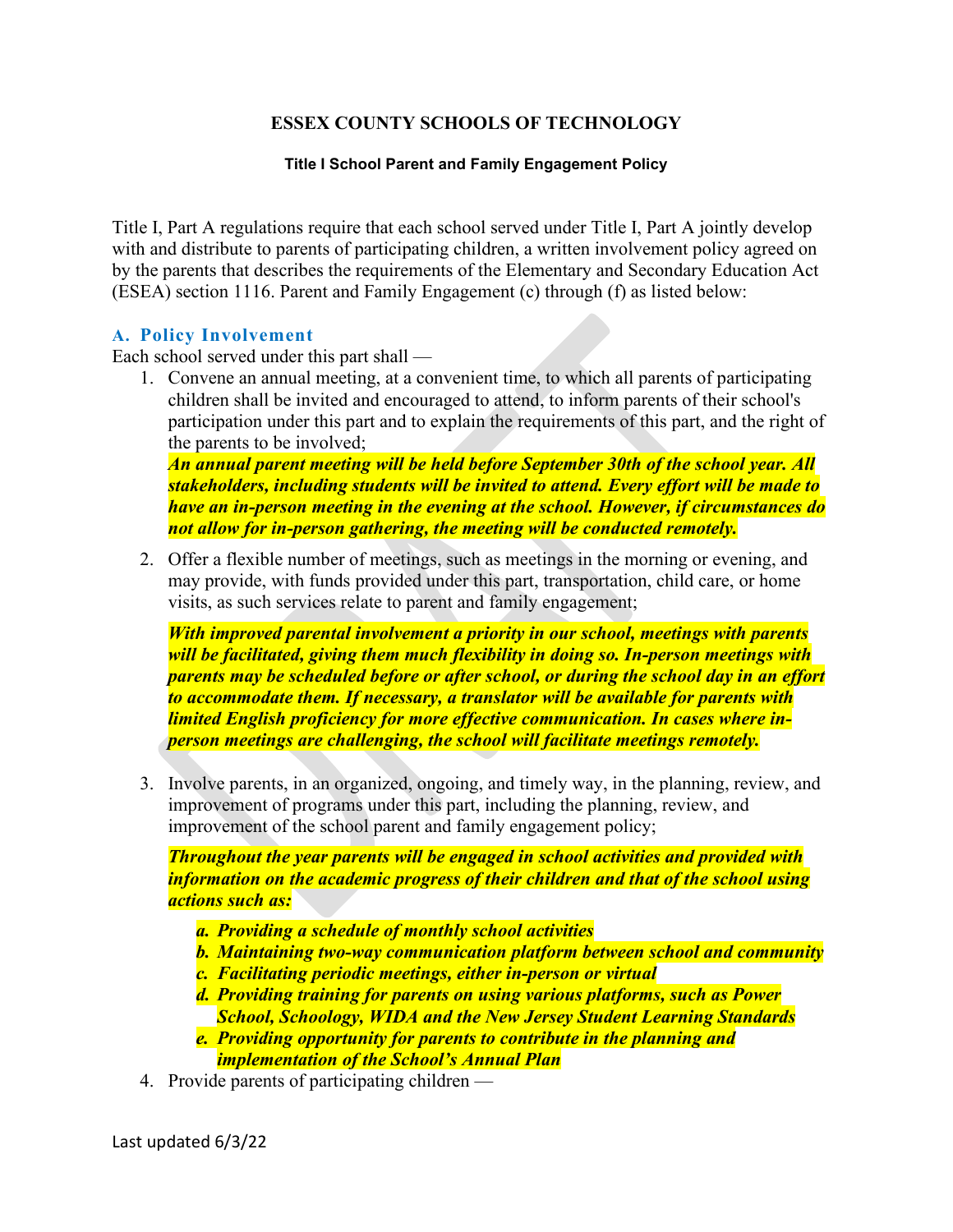- (A) Timely information about programs under this part;
- (B) A description and explanation of the curriculum in use at the school, the forms of academic assessment used to measure student progress, and the achievement levels students are expected to meet regarding the challenging State academic standards; and
- (C) if requested by parents, opportunities for regular meetings to formulate suggestions and to participate, as appropriate, in decisions relating to the education of their children, and respond to any such suggestions as soon as practicably possible.

The following actions may be taken:

 *a. Conducting Freshmen Orientation meetings*

- *b. Facilitating an Annual Parent Meeting*
- *c. Facilitating parent-student conferences, in-person or virtual*
- *d. Conducting grade level meetings with parents*
- *e. Conducting a District-wide School Fair*
- *f. Creating a District Parent Advisory Council (DPAC)*
- *g. Facilitating Monthly Parent training*
- *h. Providing periodic reports and resources*
- 5. If the Annual School Plan (schoolwide program plan) is not satisfactory to the parents of participating children, submit any parent comments on the Annual School Plan (ASP) when the school makes the plan available to the local educational agency.

*Parents will be engaged in the development of the Annual School Plan and provided with information on its implementation during the school year. Parents will be able to submit their comments on the plan either in person, email or via a survey.*

## **B. Shared Responsibilities for High Student Academic Achievement-**

As a component of the school-level parent and family engagement policy, each school shall jointly develop with parents for all children served under this part a school-parent compact that outlines how parents, the entire school staff, and students will share the responsibility for improved student academic achievement.

*Parents will be engaged in the development of the school-parent compact outlining the responsibilities of all stakeholders. Prior to adoption, a draft will be shared for them to submit comments. The final copy will be distributed to students and parents at orientation meetings and via email.* 

### **C. Building Capacity for Involvement-**

To ensure effective involvement of parents and to support a partnership among the school involved, parents, and the community to improve student academic achievement, each school and local educational agency assisted under this part —

1. Shall provide assistance to parents of children served by the school or local educational agency, as appropriate, in understanding such topics as the challenging State academic standards, State and local academic assessments, the requirements of this part, and how to monitor a child's progress and work with educators to improve the achievement of their children;

Last updated 6/3/22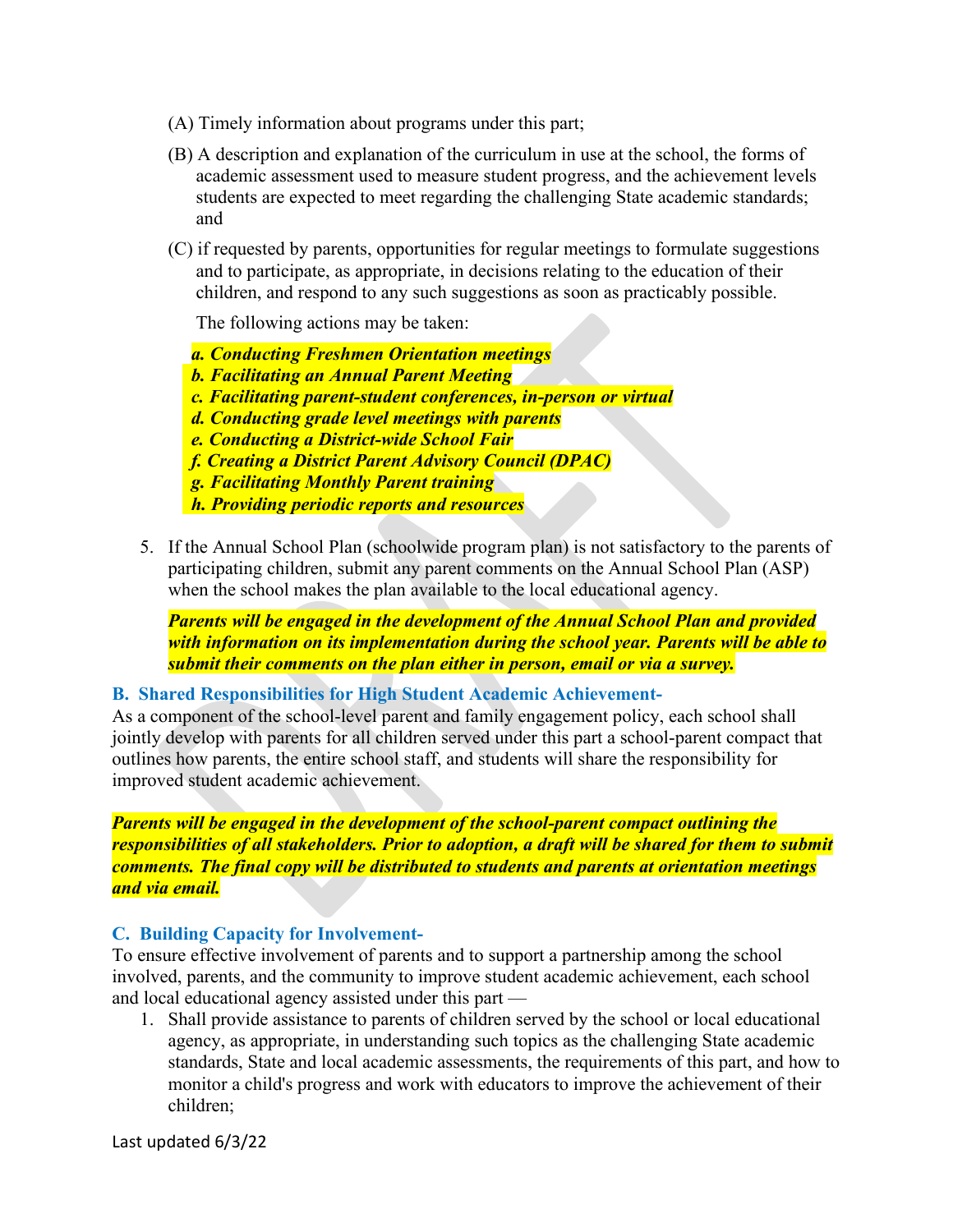Throughout the year the school will provide training to parents and students on the above requirement using following actions:

- *a. Conducting training on the State Student Learning Standards*
- *b. Facilitating training on various topics such as Race and Equity, Social Emotional Learning*
- *c. Sharing local and state assessments and schedules students may take*
- *d. Providing training on technology platforms such as PowerSchool and Schoology for parents and students to monitor their progress*
- *e. Facilitating conferences with school staff on the student progress*
- 2. Shall provide materials and training to help parents to work with their children to improve their children's achievement, such as literacy training and using technology, as appropriate, to foster parent and family engagement;

The following actions may be taken:

- *a. Training parents on using various technology platforms to enhance their knowledge and skills on curricular standards*
- *b. Providing training and materials on NJ State graduation requirements for students*
- *c. Facilitating training and providing materials on local and state assessments*
- **d.** *Facilitating workshop on topics such as Financial Aid*
- *e. Providing resources on parent portal of district website*
- *f. Share relevant resources and documents via Student Information System*
- 3. Shall educate teachers, pupil services personnel, principals, other school leaders, and other staff, with the assistance of parents, in the value and utility of contributions of parents, and in how to reach out to, communicate with, and work with parents as equal partners, implement and coordinate parent programs, and build ties between parents and the school;

The follow actions may be taken:

- *a. Facilitating at least one back to school night with parents*
- *b. Conducting grade level meetings with parents and their teachers*
- *c. Providing parents with frequently updates on the performance of their child and school.*
- *d. Facilitating one to one conference with parents and students*
- *e. Soliciting parent input in developing Annual School Plan*
- *f. Inviting parents to plan and participate school events throughout the year*
- 4. Shall, to the extent feasible and appropriate, coordinate and integrate parent involvement programs and activities with Head Start, the Home Instruction Programs for Preschool Youngsters, the Parents as Teachers Program, and public preschool and other programs, and conduct other activities, such as parent resource centers, that encourage and support parents in more fully participating in the education of their children;

The follow actions may be taken: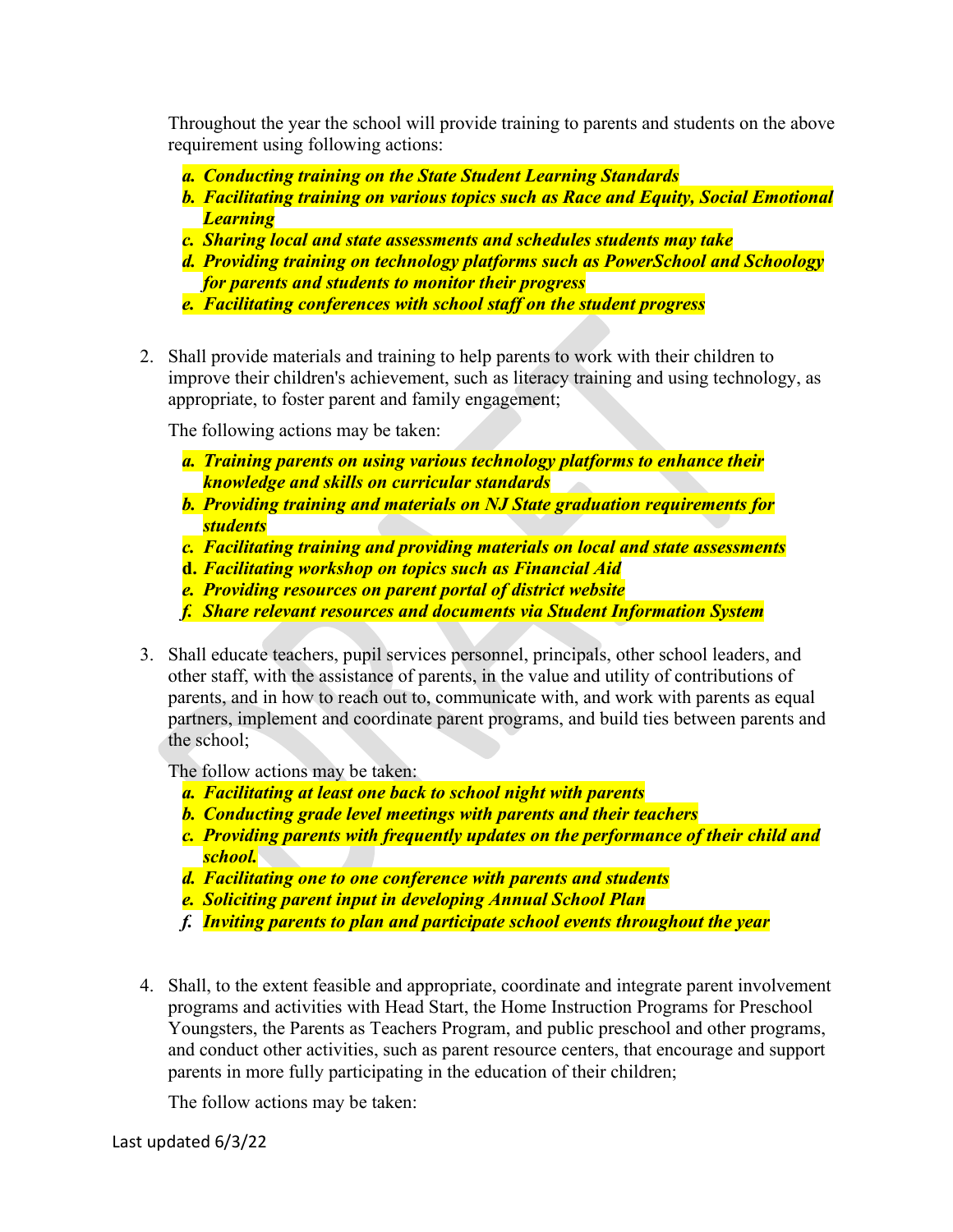- *a. Inviting parents to visit school facilities, including classrooms and media center*
- *b. Involving parents to serve on school committees*
- *c. Providing credentials for parents to monitor and support the progress of their children*
- *d. Establishing efficient and real-time communication with parents using various forums*
- 5. Shall ensure that information related to school and parent programs, meetings, and other activities is sent to the parents of participating children in a format and, to the extent practicable, in a language the parents can understand;

*The school is committed in communicating frequently with parents on the progress of their children and that of the school.* 

- *a. Information will be sent in a language the parents can understand. The student information system automatically generates text based on the home language of the student.*
- *b. The district will use an outside vendor for the translation of documents sent to parents.*
- *c. In verbal communication, a translator will be available to provide information in a language parents can understand.*
- 6. May involve parents in the development of training for teachers, principals, and other educators to improve the effectiveness of such training;
- 7. May provide necessary literacy training from funds received under this part if the local educational agency has exhausted all other reasonably available sources of funding for such training;
- 8. May pay reasonable and necessary expenses associated with local parent and family engagement activities, including transportation and child care costs, to enable parents to participate in school-related meetings and training sessions;
- 9. May train parents to enhance the involvement of other parents;
- 10. May arrange school meetings at a variety of times, or conduct in-home conferences between teachers or other educators, who work directly with participating children, with parents who are unable to attend such conferences at school, in order to maximize parent and family engagement and participation;
- 11. May adopt and implement model approaches to improving parent and family engagement;
- 12. May establish a district wide parent advisory council to provide advice on all matters related to parent and family engagement in programs supported under this section;
- 13. May develop appropriate roles for community-based organizations and businesses in parent and family engagement activities; and
- 14. Shall provide such other reasonable support for parent and family engagement activities under this section as parents may request.

The following actions may be taken for 6-14 above: